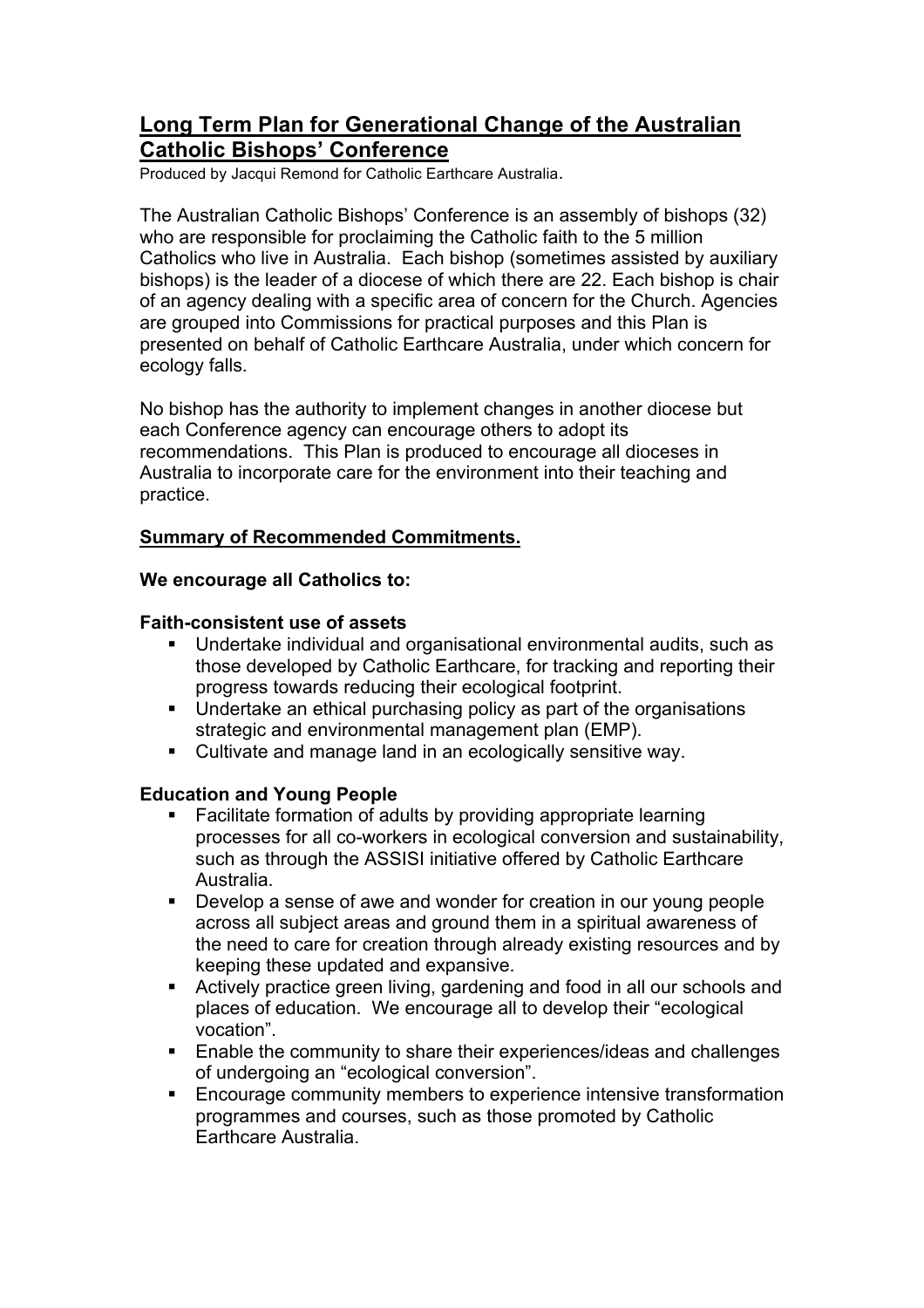# **Pastoral Care – theology, tradition and wisdom**

- Re-discover and learn more about prophets and saints who cared for creation.
- Re-discover and learn more about scripture and Catholic Social teaching on ecology.
- Use the Sacraments as a means to a deeper understanding of our relationship with God through the gifts of nature.
- Introduce creation centred theology into seminaries.
- **Promote environmentally sensitive pilgrimages and discover new** routes that deepen our understanding of our past, present and future spiritual relationship with the natural world.

## **Lifestyles**

- Adopt a simple life style that recognises the importance of local, fresh and organic foodstuffs, in their homes and in community outreach.
- Establish a transport policy that incorporates car sharing, cycling or public transport.
- Cut down on, or eradicate if possible, plastics, high energy use, use of hydrocarbons, luxury items from abroad, the use of bottled water and to buy ethically made and produced clothing.
- Observe Lent and Advent as a time of reflection on all our relationships, including creation.

### **Media and Advocacy**

- Explore new media and its potential for informing and inspiring the Catholic community about a spiritual approach to Earth.
- Use Catholic media to its best advantage to inform and disseminate information about what is happening and how we can respond.
- Establish an environment section in communication departments to spread the good news about what is happening and best practice.

## **Partnerships and Eco-Twinning**

- Form collaborative partnerships within and without the Church to gain a greater understanding of ecological issues and how they are affecting local, national and international issues.
- **Form eco-twinning relationships with other Catholic communities to** learn about environmental issues and share what has been learned on the journey towards sustainability in your own Church community.
- Engage in inter-faith dialogue to learn from other Christian and faith traditions about their approach to ecology.
- **Support Catholic Earthcare Australia and the other Justice and** Development Commissions agencies and their work on justice, including ecology.

## **Celebration**

 Celebrate local beauty, diversity, challenges and connections in local parishes and communities.